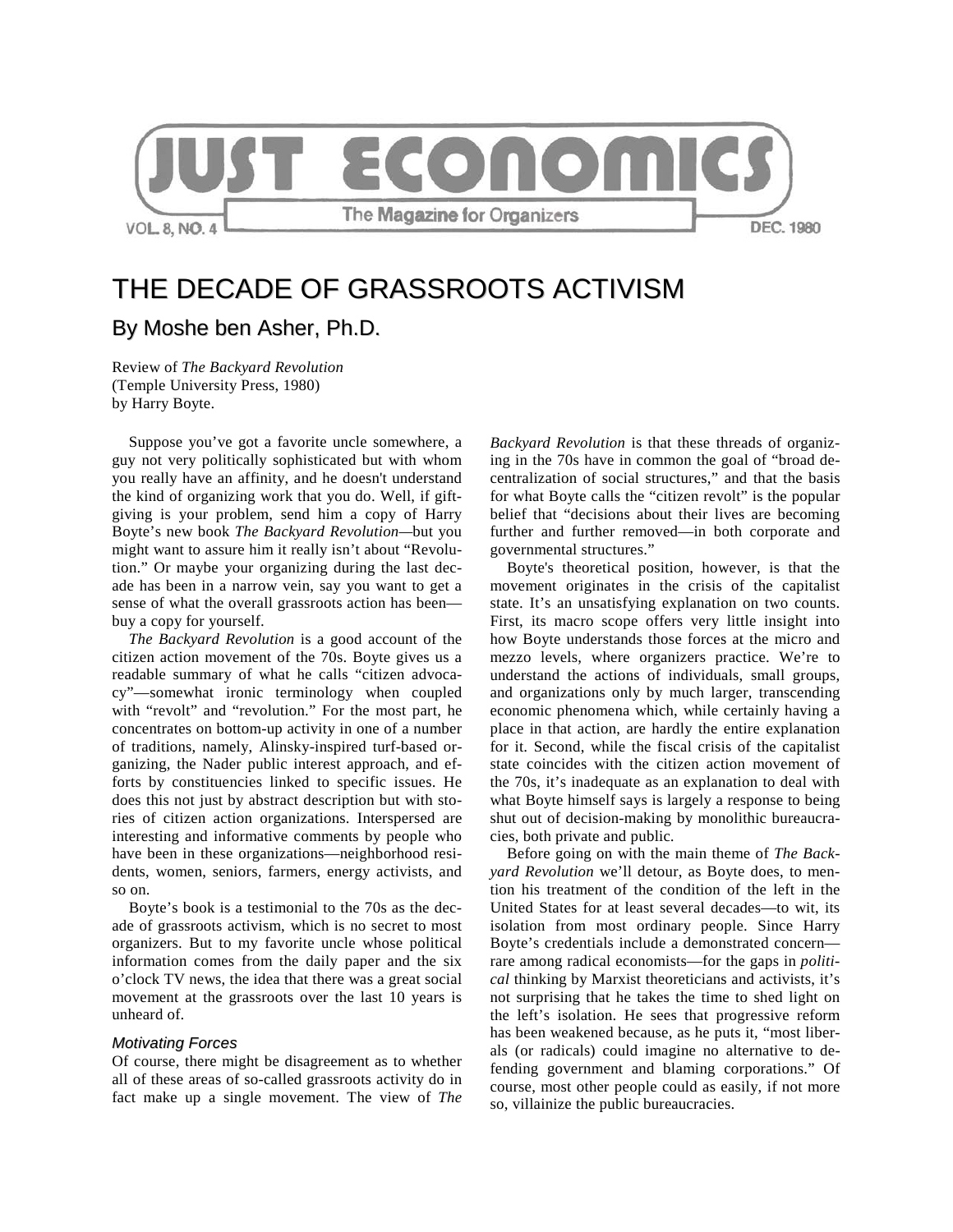## *Democratic Control*

If the citizen movement is people showing interest in "taking action themselves to remedy problems," as Boyte says, then his idea that broad-based social movements are founded in "free social spaces" ("traditional institutions that retain some degree of political and organizational insulation from elite control") is a valuable insight. He cites as an example how the civil rights movement of the 50s "incubated" in black beauty parlors. Free social space, then, is essential to transforming relations of power through democratic social movements. Simply put, these local groups and organizations are not the cause of our social backwardness but the source of hope for our political and economic progress, which is a point of view already well understood by grassroots organizers in the Alinsky tradition but probably not so on the left.

For Boyte the future is bound up in citizen action, in "the demand that power and resources be transferred to human communities coupled with a vision of government as a civic meeting ground." He describes the basic problem as "megastructures" and the solution as "citizen power over public and economic activity."

My reading is that, in looking at citizen action, Boyte mostly builds on the tradition of Alinsky organizing and the expanding neighborhood movement, even though he describes much more. His observation is that while Alinsky was masterful at organizing people for power, mobilizing to win tangible victories, he provided very little "strategy for attaining broader political goals." As for the neighborhoods, Boyte writes that over the decade it was becoming better understood within the movement that "community renewal has to begin with neighborhoods themselves: people couldn't be rescued by others." This notion leads ultimately to rejection of top-down solutions and decisions in favor of grassroots self-governance. Boyte's review of CDCs revealed they were tied to the demands of their top-down Federal sponsors, thus unwieldy or unworkable for achieving political or economic autonomy.

Boyte observes that in cities where *formal* governmental decentralization is happening, such as Portland and Atlanta, at the top there's fear of genuine neighborhood autonomy and at the bottom fear of cooptation—the latter justified by the administrative character of most decentralization so far. What Boyte doesn't mention is that there are other ways to formal decentralization, not from the top down. And so, he misses the mark in concluding that "formal" rights are of little consequence and instead that "authentic democracy" rests on the "health, strength and vitality of neighborhood institutions."

Although the second proposition is unquestionably true, the first ignores promising bottom-up strategies to get formal public powers decentralized. It's possible, for instance, to create neighborhood-sized public organizations with formation by petition, from the bottom up, permanently vesting public authority in the new organizations. It's permitted in most places by existing state laws or precedents for establishing special district governments. The point is, this option is far too potent to overlook as a strategy for decentralization.

#### *Problems and Potentials*

On balance, professional community organizers may be disappointed by *The Backyard Revolution* in several ways. First, there's the lack of theoretical unity and coherence. And even though the radical economic (macro) theory provides a basis for criticizing existing economic institutions and their effects on politics, it says little or nothing about *developing* new decentralized institutions.

That suggests the second disappointment. The review of problems and potentials for the citizen action movement, while useful, is scattered and uninspiring—seemingly ungrounded theoretically. Boyte does draw out some of the more important organizing issues, such as "localism (the stop-sign syndrome), mobilizing large constituencies without an institutional base, staff domination, and narrowness of vision. But while helpful it leaves me uneasy: the core of this movement is decentralization, yet none of these point deals directly with improving organizational mileage toward that end, albeit some may do so indirectly.

That gets us to the last point. It's clear that while Boyte has charted the outlines and much of the substance of a citizen movement on a decentralizing heading, and that he's deeply sympathetic to it and to the Jeffersonian ideology that supports it*, The Backyard Revolution* offers an agenda for the 1980s that's only a dim shadow of the movement's potential. If successful there would be some top-down devolution of public services, a number of progressive legislative enactments, and—from the radical economic program—a "Corporate Democracy Act" that would establish citizen regulation of larger corporations. It's an agenda that implicitly ignores the difference between building power and contending for state power.

Building power is organizing and mobilizing people in sufficient numbers to leverage targets, while contending for state power is using the power built through organization and mobilization to permanently acquire powers normally reserved exclusively to the state or its agents. These are the powers possessed by the people "in power," those with whom we're always fighting, including the power to enact and enforce laws, exercise eminent domain (for taking property with compensation) and police power (for taking without compensation), levy taxes or service charges, and sell non-taxable, interest-bearing securities. We're always building power but rarely if ever contending for it. So, our organizations typically invest most of their resources not in winning structural changes and long-lasting benefits but in survival and maintenance.